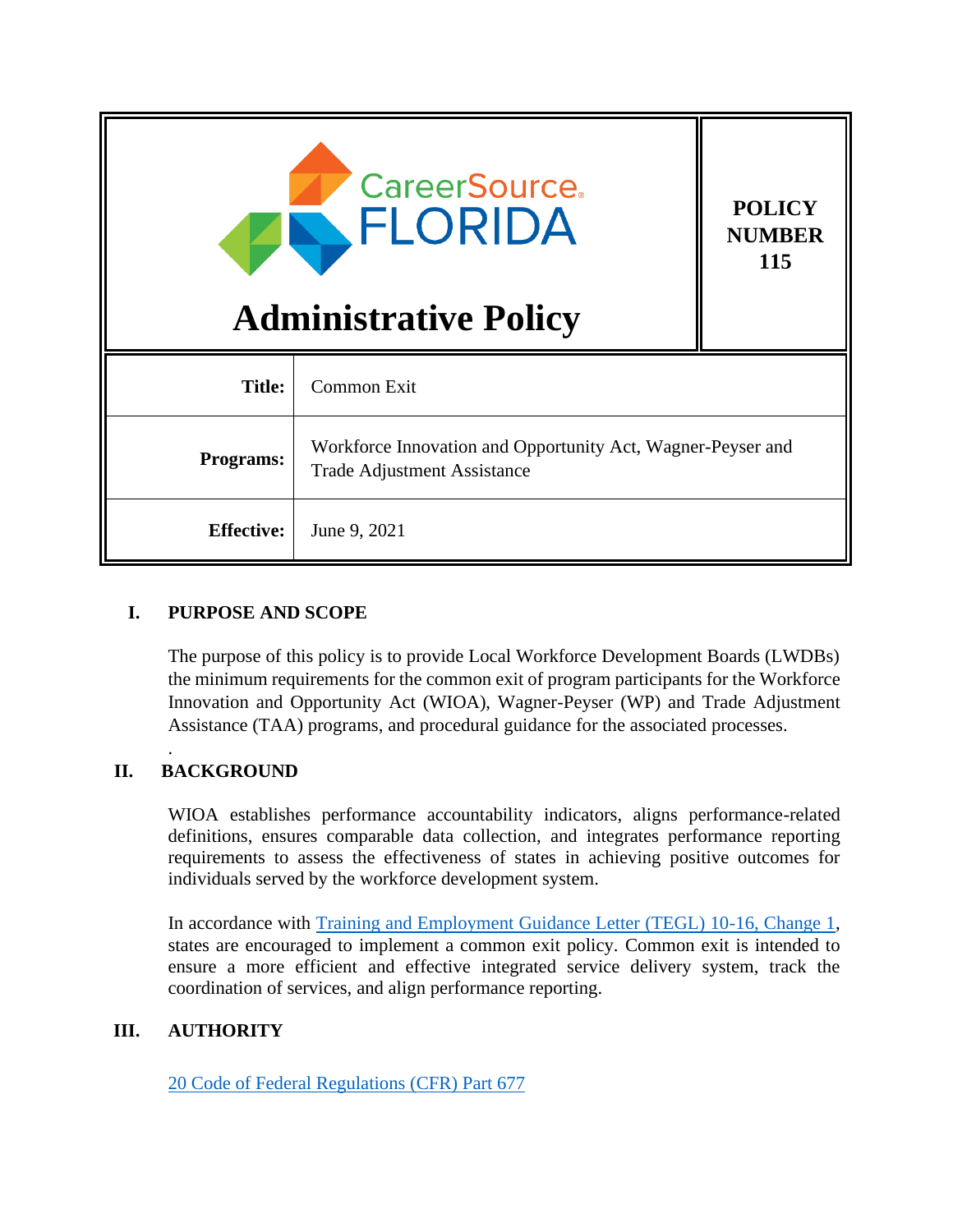Common Exit Policy Number 115 Page **2** of **10**

[TEGL 10-16, Change 1](https://wdr.doleta.gov/directives/corr_doc.cfm?DOCN=3255)  [TEGL 14-18](https://wdr.doleta.gov/directives/corr_doc.cfm?DOCN=7611) [TEGL 19-16](https://wdr.doleta.gov/directives/corr_doc.cfm?DOCN=3851)  [TEGL 21-16](https://wdr.doleta.gov/directives/corr_doc.cfm?DOCN=7159) 

# **IV. POLICIES AND PROCEDURES**

Florida has an established common exit policy implemented through its online case management and labor exchange system, Employ Florida. This policy requires that an individual who is participating in any program covered by the common exit policy will not exit (and be counted in performance) until the individual is no longer being served by any program to which the policy applies.

Florida's common exit policy is applicable to the following programs:

- a) WIOA Title I Adult, Dislocated Worker, Youth
	- i. National Dislocated Worker Grants (NDWG)
- b) WIOA Title III Wagner-Peyser
	- i. Jobs for Veterans' State Grant (JVSG)
	- ii. Migrant and Seasonal Farmworkers (MSFW)
- c) Trade Adjustment Assistance

Program performance measures, including four of the six WIOA Primary Indicators of Performance, as defined in [TEGL 10-16, Change 1,](https://wdr.doleta.gov/directives/attach/TEGL/TEGL_10-16-Change1_Acc.pdf) are associated with the participant's exit; therefore, accurate documentation and reporting of exit dates, as well as the services which impact the participant's exit, is critical.

## **A. Reportable Individual**

Reportable individuals register in Employ Florida and may access self-service system functionalities and receive information-only services or activities. Reportable individuals are tracked and reported in performance reports but do not impact program performance and may not be used to impose sanctions. Reportable individuals are not considered participants in a program, so they do not exit and are instead closed as never enrolled. The date of closure for reporting purposes is determined as follows:

- a) Individual does not become a participant.
- b) Individual is served with only self-service and/or information-only services.
- c) 90 days elapsed since being identified as a reportable individual, and the individual has not received additional self-service or information-only services or activity during the 90-day time frame.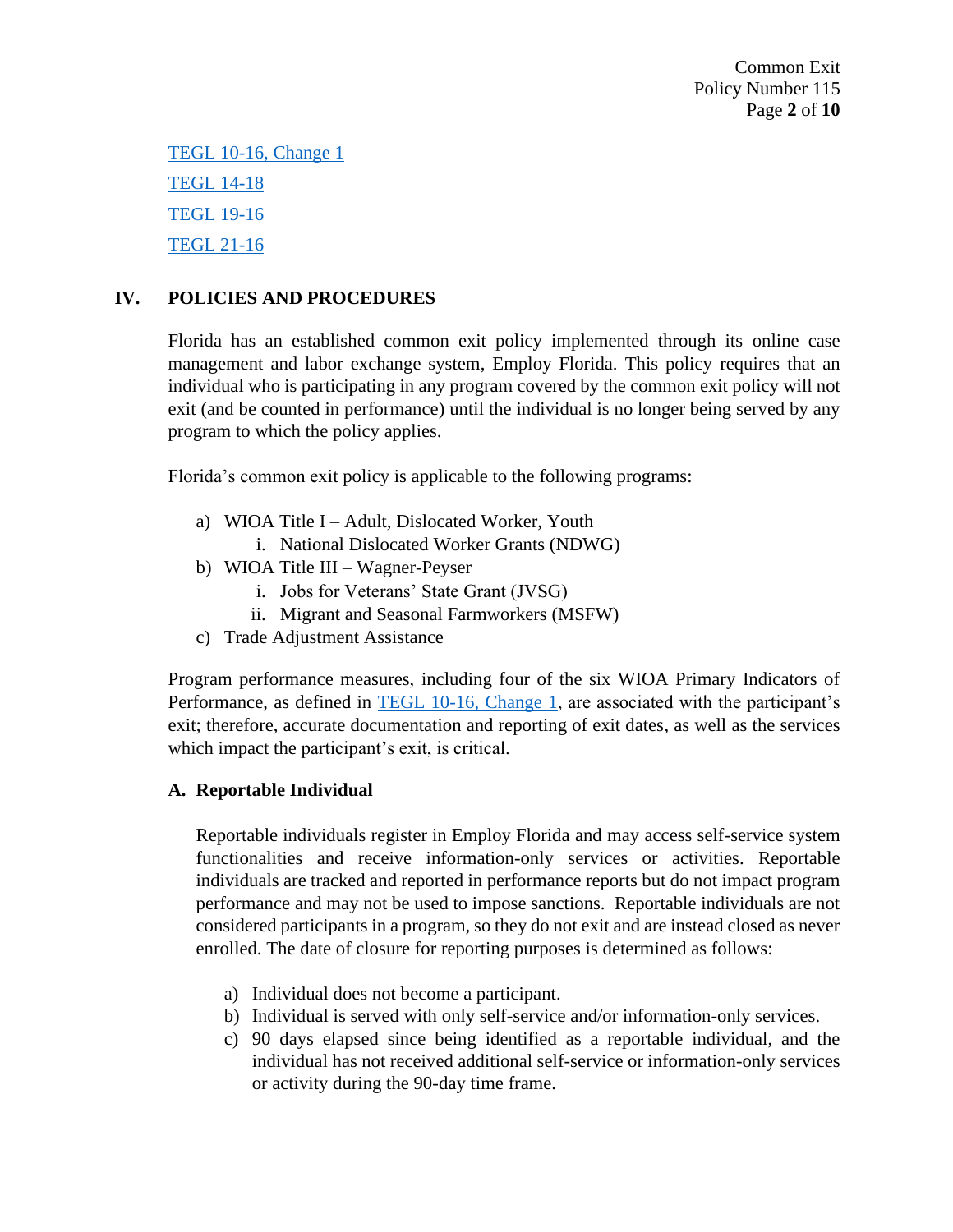Once the above criteria have been met, the date of closure is applied retroactively to the last day of receipt of self-service and/or information-only services or activities. This methodology is used to ensure reportable individuals do not remain in the system indefinitely.

## **B. Participant**

A reportable individual becomes a participant when he/she has met program enrollment requirements for eligibility and received a staff-assisted participating service. The participation date is the date the individual receives the first participating service (and is enrolled in the appropriate program). Participating services that establish (trigger) or extend participation are identified in the [Employ Florida Service Code Guide.](https://floridajobs.org/docs/default-source/lwdb-resources/programs-and-resources/wioa/2021-wioa/service-code-guide-update-24may2021.pdf?sfvrsn=ad654fb0_2)

**Note**: WIOA Youth are not considered participants until they have received the following:

- a) Objective assessment;
- b) Individual Service Strategy (ISS); and
- c) At least one of the 14 Youth Program Elements as described in [20 CFR Part](https://www.ecfr.gov/cgi-bin/text-idx?node=se20.4.681_1460&rgn=div8)  [681.460.](https://www.ecfr.gov/cgi-bin/text-idx?node=se20.4.681_1460&rgn=div8)

## **C. Extending Participation**

Every participating service provided to a participant, once recorded, establishes a new exit date and extends participation for 90 days. Self-service, information-only services or activities, and follow-up services do not delay, postpone or affect the date of exit. The management of participant services includes regular, direct contact with the participant on all aspects of their workforce development needs.

Direct contact is considered to have occurred when the LWDB staff and the participant have exchanged information, or the participant has agreed to the service being provided by LWDB staff. LWDB staff should ensure that direct contact is made at a minimum of every 30 days with the participant to maintain the highest level of individual service. Determined on an individual basis and/or by local operating procedures, more frequent contact may be required. Indirect contact attempts, such as sending workshop flyers or job leads by mail or email or leaving telephone messages without receiving a response, do not constitute direct contact for the purpose of providing a service or keeping an activity open.

Direct contact may be performed in-person or remotely and may be conducted by mail, telephone, email, or other documented means of contact. Such contact should result in a participating service being provided to the participant. Contact where the participant does not engage will not be considered direct and must not result in a participating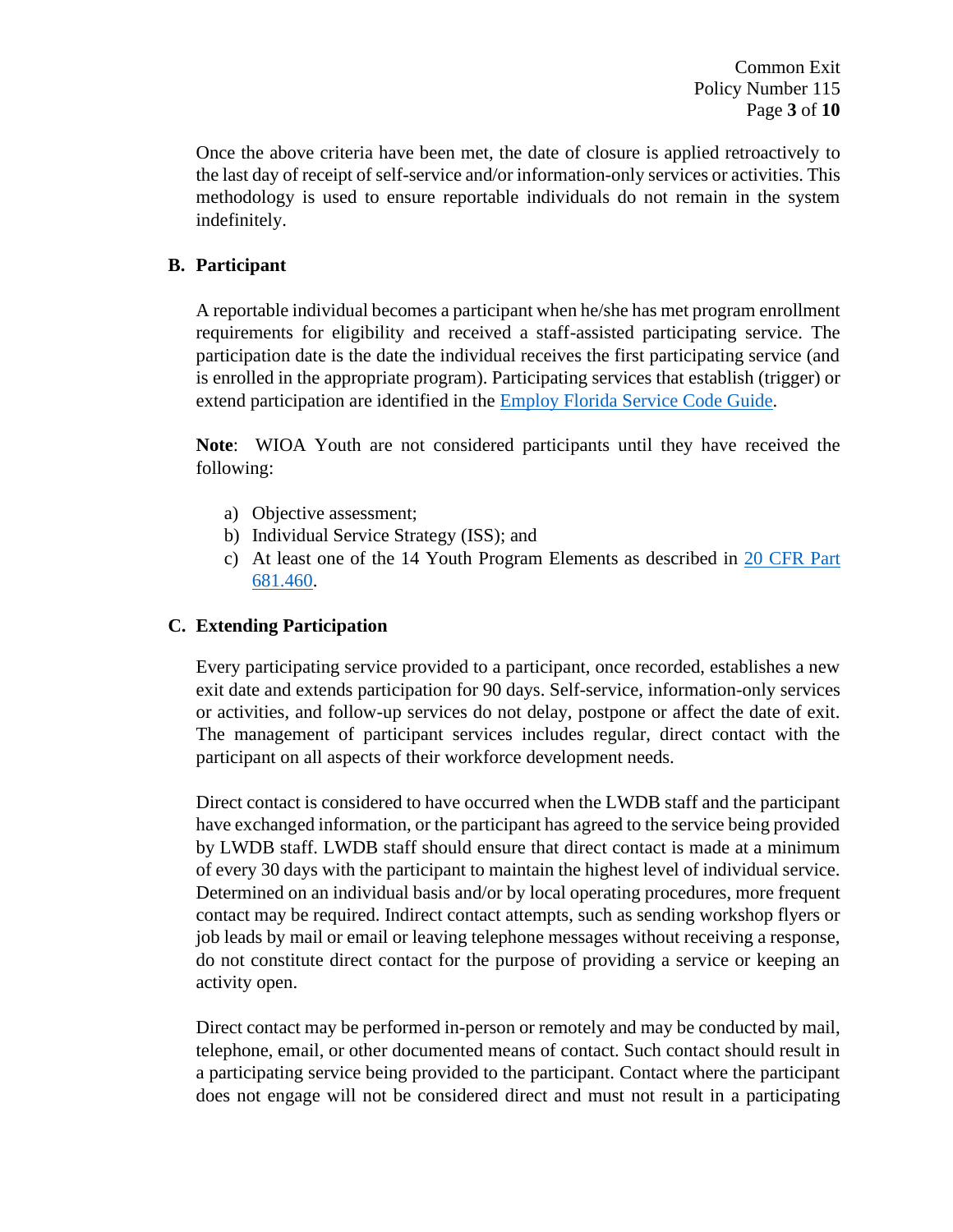service being recorded in Employ Florida. An offer to provide a service or a scheduled appointment to provide a service must only be entered as a case note or nonparticipating service, as appropriate.

## **D. Participant Transfer**

Participants may relocate from one LWDB to another and continue to receive workforce services without interruption. For WIOA Title I and TAA participants, the Florida Department of Economic Opportunity Bureau of One-Stop and Program Support is responsible for approving the transfer of cases from one LWDB to another in Employ Florida.

Prior to WIOA Title I or TAA participants being transferred in Employ Florida, authorized representatives from both LWDBs must agree to the transfer in writing. This requirement may be met by retaining copies of emails detailing the transfer agreement. Receiving LWDBs should ensure they have received any participant files or documents stored outside of Employ Florida prior to the agreement of transfer.

When a case is transferred from one LWDB to another, the receiving LWDB must accept responsibility for the outcomes and performance associated with that participant. In addition, both LWDBs must maintain documentation on file indicating that the completed transfer was agreed upon. The receiving LWDB will be responsible for ensuring the case file is in good standing and bear responsibility for monitoring issues following the date of accepted transfer. In order to ensure seamless, high quality service to the participant, transfers will require close coordination within the network of LWDBs. The coordination will include, but not be limited to:

- a) Confirmation of reason for transfer to another LWDB (e.g. relocation, customer request);
- b) Dialogue between LWDBs where customer is enrolled and receiving LWDB prior to transfer;
- c) Review of the participant's case file by the transferring LWDB prior to transfer;
- d) Review of the participant's case file by the receiving LWDB prior to approving transfer;
- e) Discussion and resolution of any identified issues between LWDBs;
- f) Requesting guidance from DEO via email at [WIOA@deo.myflorida.com](mailto:WIOA@deo.myflorida.com) for customers files and Employ Florida services that are not in good standing and cannot be resolved between LWDBs.

**Note**: LWDBs may not decline to accept transferring customers without consulting DEO.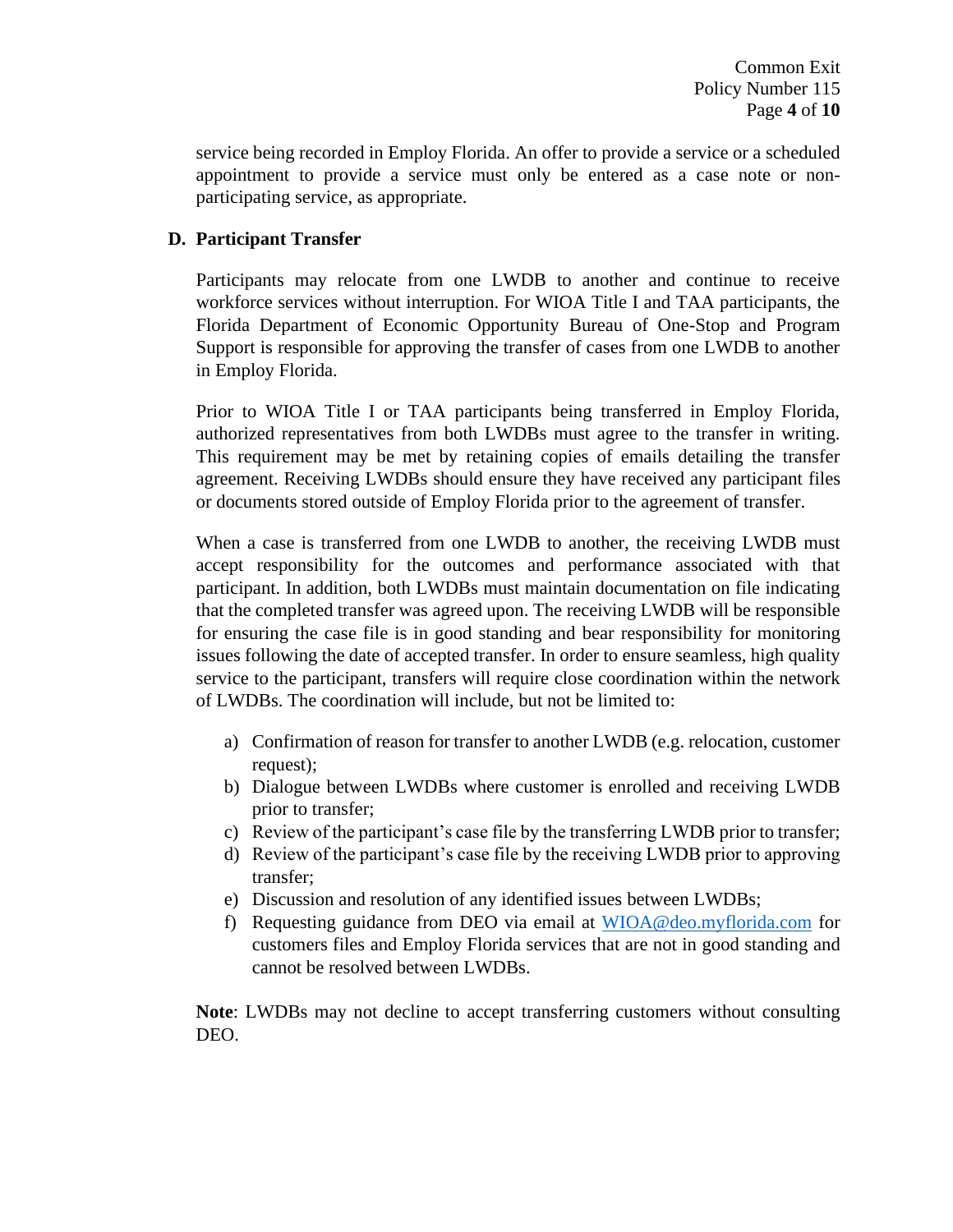To complete a WIOA Title I or TAA participant transfer, the transferring LWDB must close all open Employ Florida activities and plans, and submit the following to [PRA@deo.myflorida.com:](mailto:PRA@deo.myflorida.com)

- The LWDB and office the participant is being transferred from;
- The LWDB, office and staff member the participant is being transferred to;
- Documentation of the agreed upon transfer from both LWDB's (email); and
- The participant's State ID and Employ Florida Program Application ID.

**Note**: WIOA Title III (Wagner-Peyser) cases do not require transfer. However, before providing staff-assisted services, staff must update the participant's Employ Florida Wagner-Peyser Program Application and individual registration to their respective LWDB.

## <span id="page-4-0"></span>**E. Case Closure**

When staff have determined a participant no longer requires services because he/she has entered employment or education, become disabled or otherwise incapable of working, or the participant voluntarily opts out of service, the participant's case should be formally closed in Employ Florida. This will immediately stop the addition of any other program services and prompt staff to gather any employment data.

Case closure is a case management feature of Employ Florida and should not be confused with a participant exit, which is federally defined and structured. The decision to close the case should be documented accordingly by staff in case notes. While a participant's case may be closed because the participant entered employment or education, the participant may not be ready for exit and follow-up services. Ideally, each participant should remain a program participant long enough to be stable in a job or post-secondary education.

Prior to closing a participant's case, staff must:

- a) Ensure the Individual Employment Plan/Service Strategy (IEP/SS) Plan has been closed out. (see the [Virtual One-Stop User Guide for Staff, Section 4:](https://www.employflorida.com/admin/gsipub/htmlarea/uploads/Staff%20Guide_04_Case_Management.pdf)  Individuals - [Case Management](https://www.employflorida.com/admin/gsipub/htmlarea/uploads/Staff%20Guide_04_Case_Management.pdf) for further guidance);
- b) Ensure all services have been closed;
- c) Enter any credential(s) earned during the program, including the type, verification and credential date to the Closure Information tab or Credential Section. (see the [Virtual One-Stop User Guide for Staff, Section 6: Programs -](https://www.employflorida.com/gsipub/index.asp?docid=825) [WIOA](https://www.employflorida.com/gsipub/index.asp?docid=825) for further guidance);
- d) Make sure any Measurable Skill Gains attained during the program have been added to the participant's Measurable Skill Gains (MSG) ribbon or, individuals below postsecondary education level literacy/numeracy gains or to the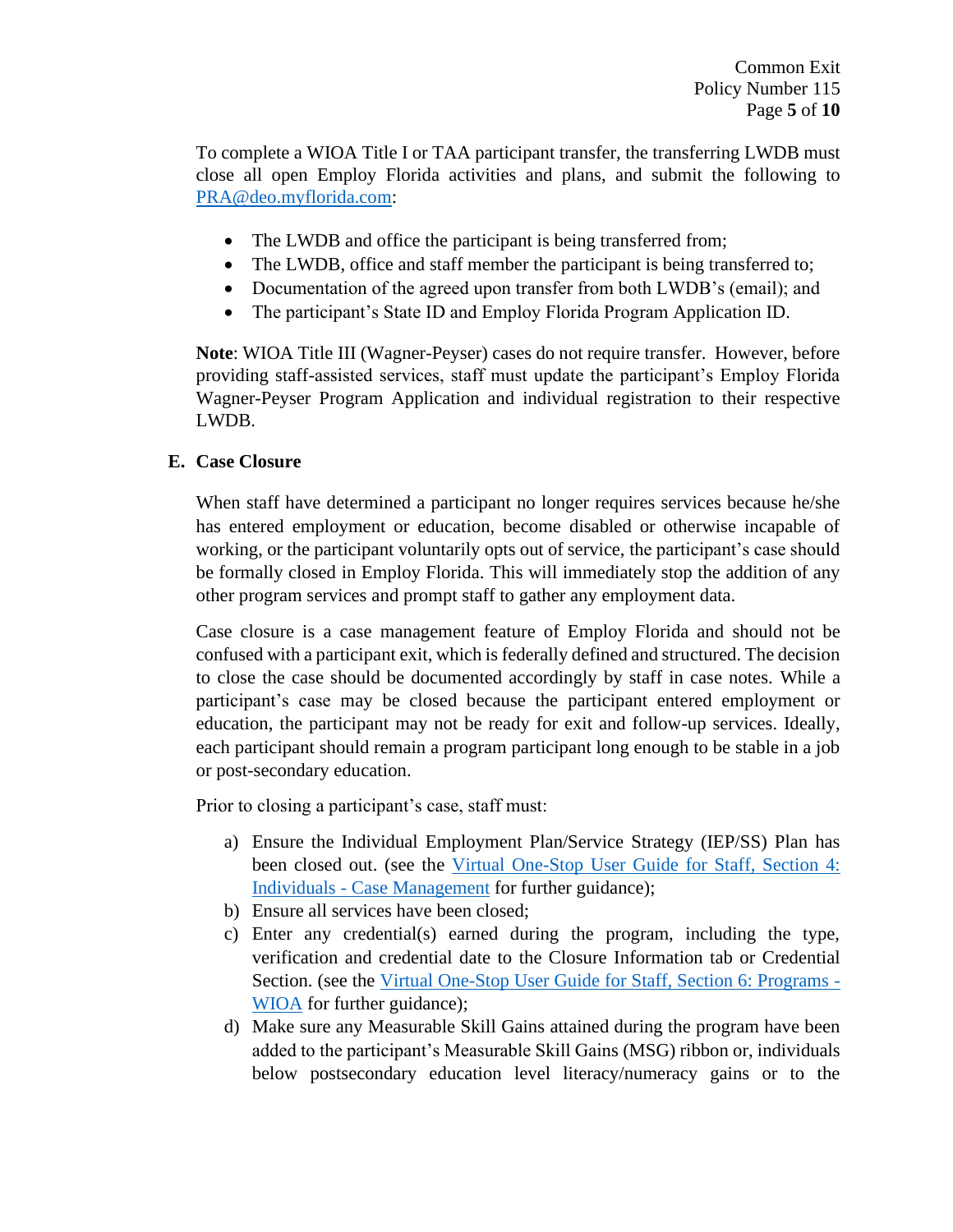Educational Functioning Level for MSG ribbon (see the [Virtual One-Stop User](https://www.employflorida.com/gsipub/index.asp?docid=825)  [Guide for Staff, Section 6: Programs -](https://www.employflorida.com/gsipub/index.asp?docid=825) WIOA for further guidance); and

e) Add any unsubsidized or On-the-Job Training (OJT) employment entered during the program or at closure to the Add Employment ribbon (see the [Virtual](https://www.employflorida.com/gsipub/index.asp?docid=825)  [One-Stop User Guide for Staff, Section 6: Programs -](https://www.employflorida.com/gsipub/index.asp?docid=825) WIOA for further guidance).

**Note**: LWDBs may delete case closures for participants who request or demonstrate a need for continued services if the participant has not exited. For participants who have exited, the case closure may not be deleted if 90 days has lapsed, and a new program application in Employ Florida will be required for the participant.

## **F. Follow-Up Services**

For WIOA Adult and Dislocated Worker programs, follow-up services may begin immediately following placement into unsubsidized employment if no future services (other than follow-up services) are scheduled or expected. For the WIOA Youth program, follow-up services may begin immediately following the last date of service if no future services (other than follow-up services) are scheduled or expected.

Follow-up services do not cause the exit date to change, delay exit or trigger reenrollment in the program. LWDBs must provide and document WIOA follow-up services in Employ Florida unless the participant refuses services. If a participant refuses follow-up services, staff must document the refusal with a case note in Employ Florida. Guidance regarding the recording of follow-up services in Employ Florida is available in the [Virtual OneStop® User Guide for Staff, Section 6: Programs -](https://www.employflorida.com/admin/gsipub/htmlarea/uploads/Staff%20Guide_06_Programs_WIOA.pdf) WIOA. Employ Florida follow-up service codes are outlined in the [Employ Florida Service](https://floridajobs.org/docs/default-source/lwdb-resources/programs-and-resources/wioa/2021-wioa/service-code-guide-update-24may2021.pdf?sfvrsn=ad654fb0_2)  [Code Guide.](https://floridajobs.org/docs/default-source/lwdb-resources/programs-and-resources/wioa/2021-wioa/service-code-guide-update-24may2021.pdf?sfvrsn=ad654fb0_2)

**Note**: Follow-up services are not required for TAA or Wagner-Peyser participants, or any WIOA Title I participant exited due to a global exclusion, as described in [Section](#page-6-0)  [IV.G.2](#page-6-0) of this policy.

#### **G. Exits**

Individuals who are participating in more than one program covered under the common exit policy will have a single common exit date. The participant's exit occurs when he/she has:

- a) Not received services for at least 90 calendar days from any programs to which the common exit policy applies; and
- b) No future services scheduled, except for self-service, information-only activities, or follow-up services.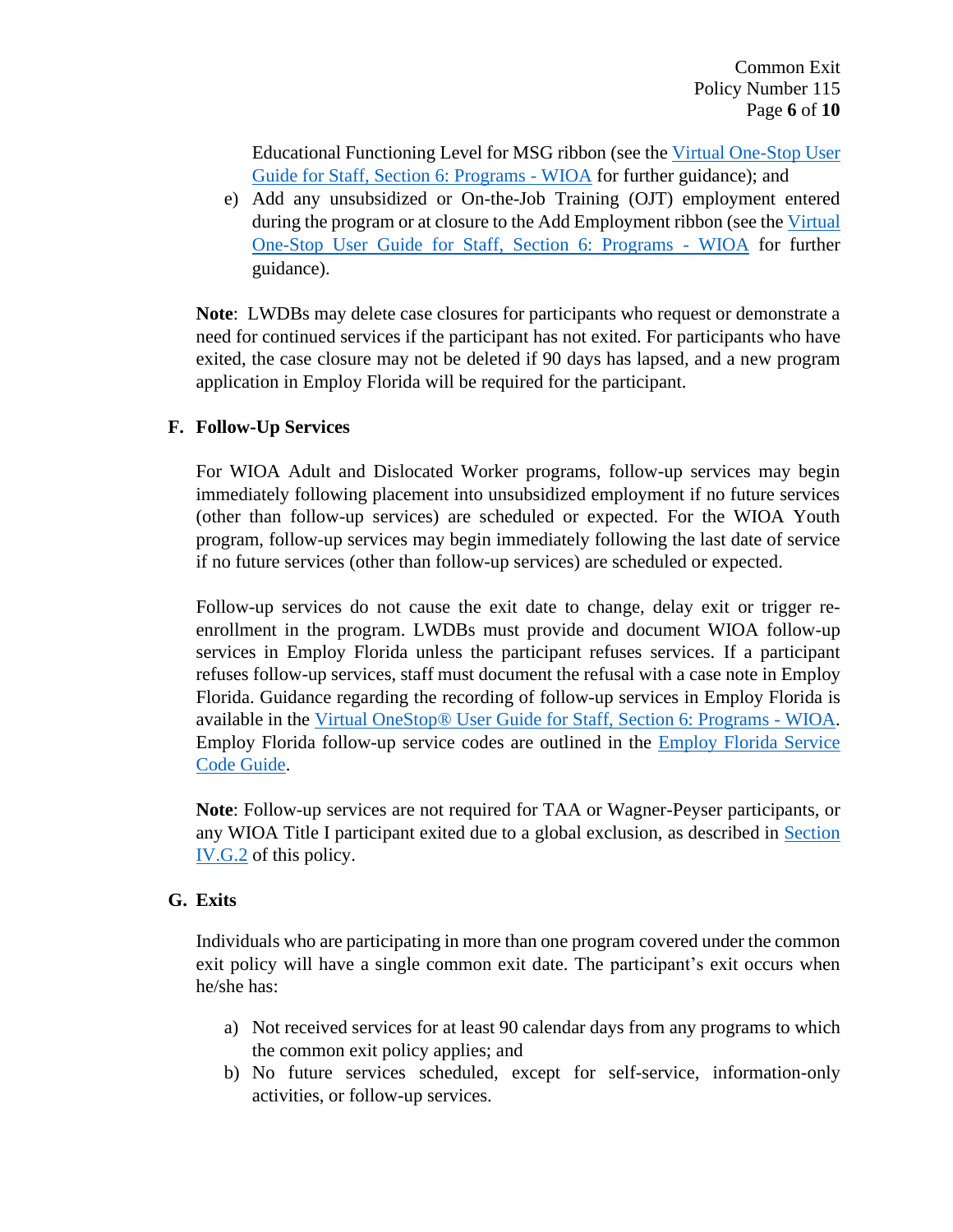Common Exit Policy Number 115 Page **7** of **10**

The participant's exit date cannot be determined until 90 days have elapsed since the participant last received a participating service and no services are scheduled for the future. The exit date is applied retroactively to the last service date. There are two (2) different types of exits:

#### **1. System Exit**

System (soft) exit occurs automatically after participants receive no staff-assisted services for 90 days in either WIOA Title I, WP, or TAA programs. Exit will occur automatically based on actual or projected end dates of reported participating services/activities. For WIOA and TAA, case notes should support the last date of staff-assisted services provided with activity end dates that accurately reflect the actual last service provided.

In some cases, WIOA and/or TAA activities may be completed but the participant continues to receive WP services, which will extend program exit. Exit is often triggered by completion of training, successful transition into employment, or loss of contact. The completion of training and successful transition into employment must be documented in services with corresponding activity end dates. However, if the participant is not engaged in open WIOA activities, loss of contact must only be documented in a case note. WIOA participants who are exited due to a loss of contact must follow the closure guidelines in [Section IV.E](#page-4-0) of this policy.

#### <span id="page-6-0"></span>**2. Manual Exit**

Manual (hard) exits are not allowed unless the participant falls into one of the WIOA Title I global exclusion scenarios. Otherwise, participants must be soft exited from the system to be closed out after 90 days of receiving no staff-assisted services.

Participants may be excluded from the Primary Indicators of Performance Measures, at the time of closure, for any of the following global exclusions that precludes the participant from entering employment or participating in services:

- a) **Institutionalized**: The participant exits the program because he or she has become incarcerated in a correctional institution or has become a resident of an institution or facility providing 24-hour support such as a hospital or treatment center while receiving services as a participant.
- b) **Health/Medical**: The participant exits the program because of a medical treatment and that treatment is expected to last longer than 90 days and precludes entry into unsubsidized employment or continued participation in the program.
- c) **Deceased**: The participant is deceased.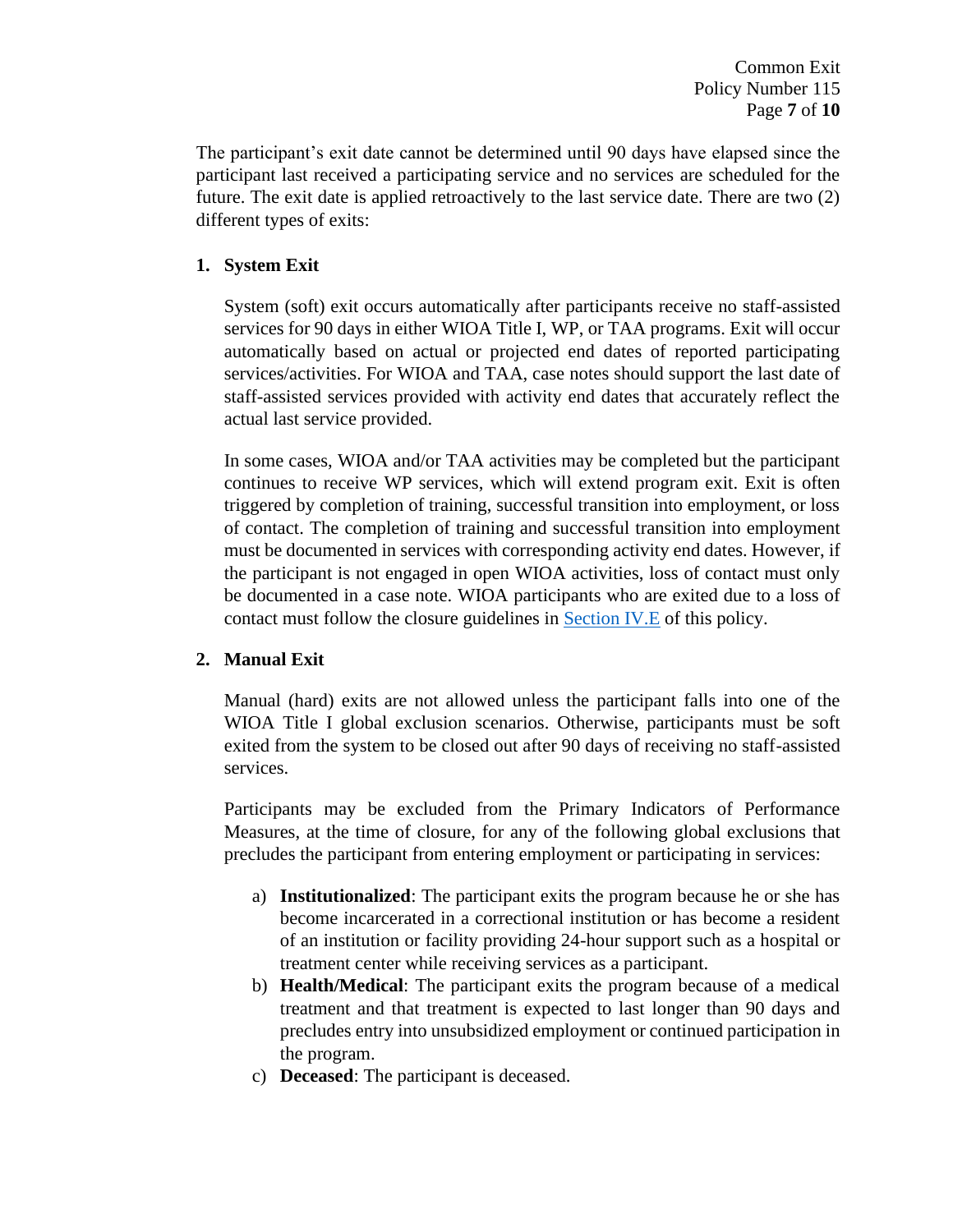- d) **Reservist called to Active Duty**: The participant exits the program because the participant is a member of the National Guard or other reserve military unit of the armed forces and is called to active duty for at least 90 days.
- e) **Foster Care (WIOA Youth Only)**: The participant is in the foster care system, as defined in 45 CFR 1355.20(a) and exits the program because the participant has moved from the local workforce development area as part of such a program or system.

**Note**: If a participant is exited due to a global exclusion and it is due to a medical reason or disability, staff must collect information in a separate file and not disclose in case notes the details pertaining to the reason for exit. The exclusionary/neutral exit reasons that could disclose medical or disability-related information are:

- a) Health/medical issues; and
- b) Residing in an institution or facility providing 24-hour support, such as prison or hospital.

LWDB staff should submit requests to create a manual closure through global exclusion in writing to the LWDB's Data Integrity Specialist (DIS) or an individual designated by LWDB as the approving authority for global exclusions. LWDB staff should state the reason for the request and provide the name and state identification number of the participant in order to receive approval from the approving authority to create a closure and exclusion on behalf of the LWDB.

If the approval to create the closure and exclusion is granted, then the requesting staff member is solely responsible for ensuring that all the necessary and required documentation has been secured and uploaded to Employ Florida for verification purposes. The approving authority must review all the necessary documentation before the hard exit and exclusion is created. LWDBs should reference the Virtual [One-Stop User Guide for Staff, Section 6: Programs -](https://www.employflorida.com/gsipub/index.asp?docid=825) WIOA, 6-133 for further guidance.

## **H. Mismanagement of Exits**

The participant's exit must not be prolonged by staff extending service dates, removing exits, or opening new services unless it is demonstrated and documented in Employ Florida that the participant has unmet needs and is actively being served. Additionally, Employ Florida service codes that are not training or work experience services must not be future dated to extend participation. Attempts to re-engage a participant do not constitute a participating service for the purpose of providing a service or keeping an activity open. These contacts must instead be documented by case notes or by the appropriate non-participating service. Prolonging exit due to the inability to contact a participant is inappropriate.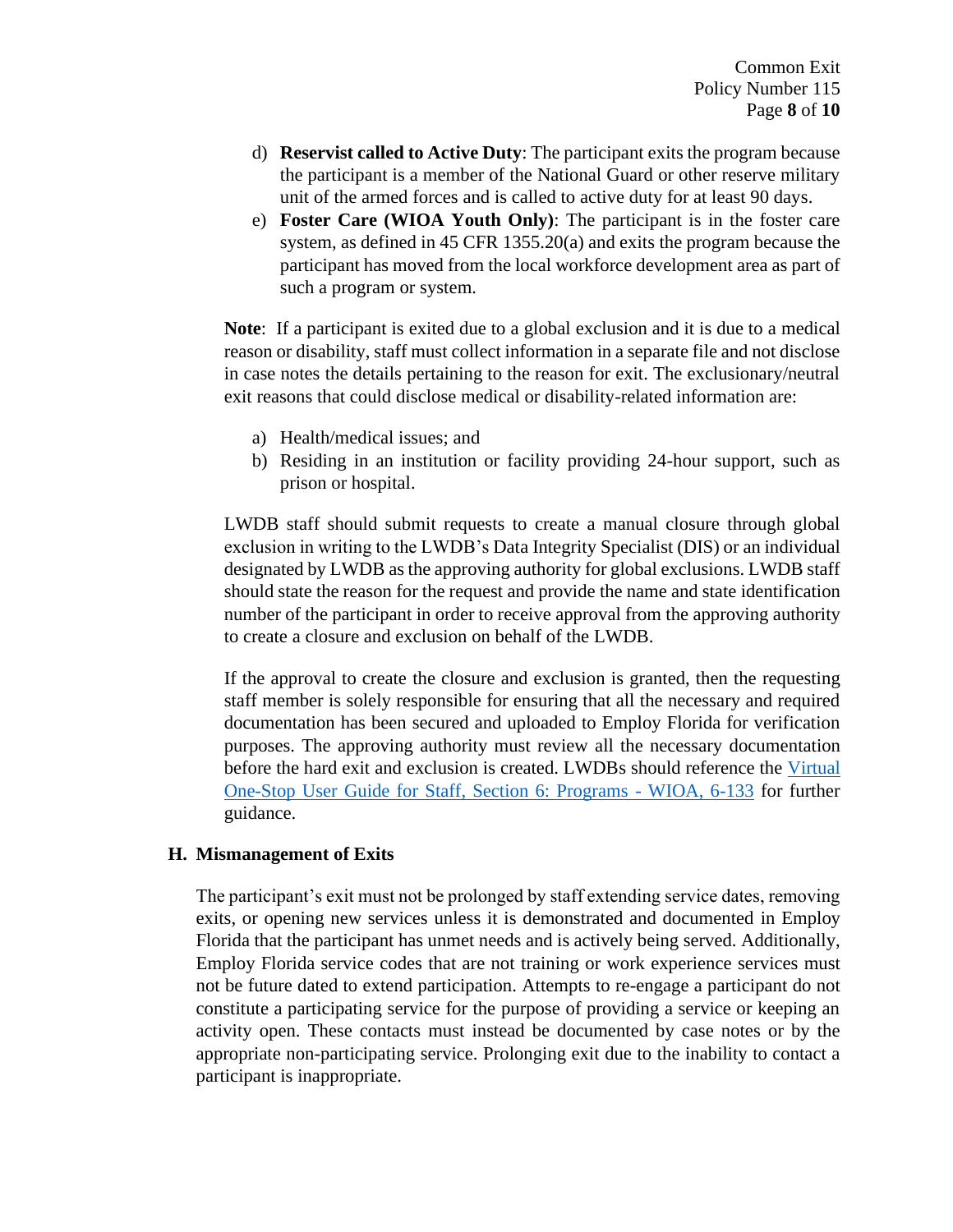The following actions do not constitute a service nor direct contact with a participant for the purpose of extending participation:

- a) Leaving voicemail messages for the participant;
- b) Speaking with relatives of the participant who are not the participant's guardian(s);
- c) Scheduled services or an offer to provide services;
- d) Sending flyers, letters or postcards;
- e) Speaking with the participant's parole officer;
- f) Casual, unscheduled conversations with the participant in public;
- g) Having the participant bring in time sheets and/or attendance records for payment without providing meaningful guidance, service or conducting a review of the participant's IEP; and
- h) Contacts to obtain employment status, educational progress, need for additional services or income support payments without providing meaningful guidance, service or conducting a review of the participant's IEP.

#### **I. State and Local Monitoring**

DEO will monitor the requirements outlined in this policy and local operating procedures. Additionally, LWDBs must establish local monitoring policies and procedures that include, at minimum:

- a) Roles of the participant and LWDB staff; and
- b) Local monitoring procedures for implementation of this policy.

## **V. DEFINITIONS**

**Common Exit** - Occurs when a participant has not received services (excluding self-service, information-only service or activities, or follow-up services) from any program covered by the common exit policy for at least 90 days, and no future services are planned. The common exit date for all program in which the participant is enrolled will be the end date of the last participating service the participant received.

**Data Integrity Specialist -** An individual designated by the LWDB and provided elevated system privileges by the Local Employ Florida Administrator to assist with maintaining security protocols and data validation in the State's labor exchange and case management system, Employ Florida.

**Non-Participating Service** - A service that does not commence or extend program participation. Supportive services, self-service, information-only services, administrative, follow-up services, and locally defined services are non-